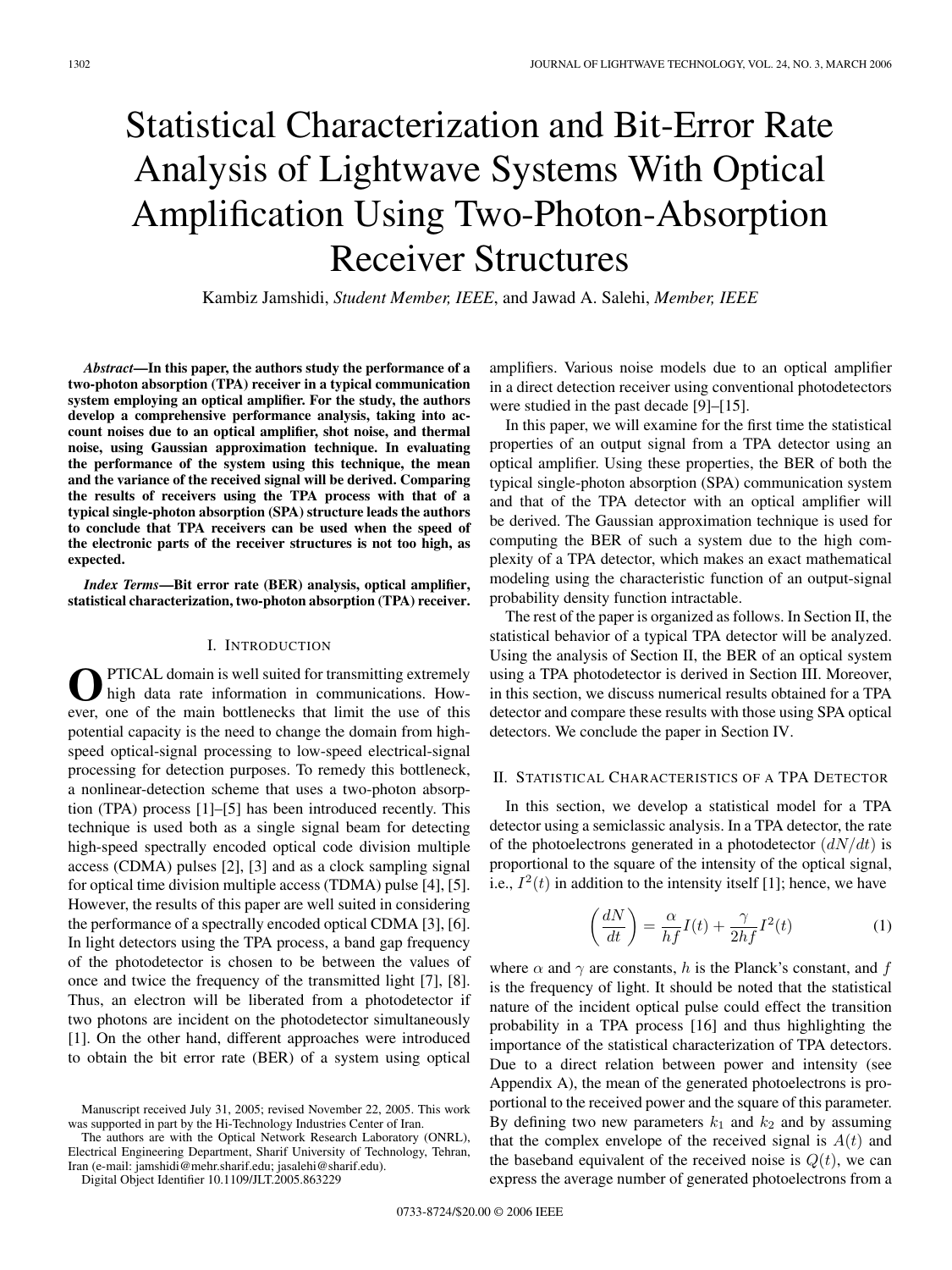TPA detector over  $T$  (in seconds), which is the time duration of one bit of information, as (see Appendix A)

$$
Y_{\text{TPA}} = \int_{0}^{T} \left( k_1 \left| (A(t) + Q(t)) \right|^2 + k_2 \left| (A(t) + Q(t)) \right|^4 \right) dt
$$
\n(2)

where the values of  $k_1$  and  $k_2$  can be expressed in terms of  $\alpha$  and  $\gamma$  as described in Appendix A. In this paper, we examine the properties of a pure TPA receiver, which implies that  $k_1 = 0$ . A further analysis is required for assuming both the SPA and TPA detection simultaneously; however, as the number of transmitted photons increases (i.e., the intensity of the optical signal increases), the TPA process becomes more dominant (before reaching the saturation at high power levels) and the TPA term dominates the analysis [7].

Using this assumption, the TPA receiver can be shown as in Fig. 1. As specified in Appendix A, for convenience,  $A(t)$ and  $Q(t)$  are normalized so that  $|A(t)|^2$  represents the photon intensity and  $\overline{m}$  defined as [15]

$$
\overline{m} = \frac{1}{hf} \int_{0}^{T} P(t)dt = \frac{1}{2} \int_{0}^{T} |A(t)|^{2} dt
$$
 (3)

is the average number of received photons in the receiver. In this equation,  $P(t)$  is the power of the received optical signal. An optical bandpass filter that is placed before the detector would only allow the signal components in the passband Fourier domain of the filter to pass through. The bandwidth of the filter is assumed to be equal to the bandwidth of the signal, i.e.,  $B_0$ . Without loss of generality and for the sake of mathematical simplicity, we assume that  $M = B_0T = 2L + 1$  is an odd integer, which is the total number of modes in the received signal [15]. An optical baseband representation of  $A(t)$  can be expressed by its Fourier series expansion as [15]

$$
A(t) = \sum_{n=-L}^{L} a_n e^{jn\Omega t}
$$
 (4)

where  $a_n$  is the *n*th Fourier harmonic coefficient of  $A(t)$ , and  $\Omega = (2\pi/T)$ . Similarly, the equivalent filtered baseband representation of noise  $Q(t)$  at the input of the receiver should be compatible with the normalization of  $A(t)$  and can be expressed by its Fourier series expansion as [15]

$$
Q(t) = \sum_{n=-L}^{L} q_n e^{jn\Omega t}
$$
 (5)

where  $q_n$ s are independent identically distributed complexvalued Gaussian random variables and can be expressed as [15]

$$
q_n = \frac{1}{T} \int\limits_0^T Q(t) e^{-jn\Omega t} dt.
$$
 (6)

The averaged power density of  $Q(t)$  is assumed to be  $N_T$ , and it is expressed in photons per second due to the

normalization of  $Q(t)$ . Its value for a single amplifier configuration is equal to  $N_T = n_{sp}(G-1)$ , where G is the gain of the optical preamplifier, and  $n_{sp}$  (which is greater than or equal to 1) is the spontaneous emission parameter. It should be noted that the average number of received photons, which is expressed in (3), is equal to the average number of transmitted photons multiplied by the gain of the amplifier, i.e., G. By substituting (4) and (5) in (2) and by assuming that  $k_1 = 0$ , the decision variable  $Y_{TPA}$  is simplified to

$$
Y_{\text{TPA}} = k_2 \int_0^T |A(t) + Q(t)|^4 dt
$$
  
=  $k_2 \int_0^T \left| \sum_{n=-L}^L (a_n + q_n) e^{jn\Omega t} \right|^4 dt.$  (7)

The above expression can be rewritten as

$$
Y_{\text{TPA}} = k_2 \int_0^T \sum_{m=-L}^L \sum_{n=-L}^L \sum_{p=-L}^L \sum_{q=-L}^L ((a_m + q_m)(a_n + q_n) \times (a_p + q_p)^*(a_q + q_q)^* \exp(j\Omega t(m + n - p - q))) dt
$$
 (8)

where  $x^*$  is the complex conjugate of x. The above expression simplifies to the following equation due to the integration over period  $T$  (see Appendix B):

$$
Y_{\text{TPA}} = k_2 T \sum_{\substack{m,n,p,q=-L \\ m+n-p-q=0}}^{L} ((a_m + q_m)(a_n + q_n) \times (a_p + q_p)^* (a_q + q_q)^*).
$$
 (9)

One can further rewrite the above equation as

$$
Y_{\text{TPA}} = k_2 T \sum_{\substack{m,n,p,q=-L\\m+n-p-q=0}}^{L} (a_m + q_{cm} + j q_{sm}) (a_n + q_{cn} + j q_{sn})
$$

$$
\times (a_p + q_{cp} - j q_{sp}) (a_q + q_{cq} - j q_{sq}) \quad (10)
$$

where  $q_{cn}$  and  $q_{sn}$  are the real and imaginary parts of each noise coefficient, i.e.,  $q_n = q_{cn} + jq_{sn}$ , and they are independent with identical variances equal to  $N_T/T$  [15]. As can be observed from  $(10)$ , in obtaining the moment generating function of the received signal  $Y_{\text{TPA}}$ , one needs to obtain the moment generating function of each term in (10), which will prove to be an intractable task. For the analysis of the performance of such systems, we obtain the mean and the variance of the received signal  $Y_{\text{TPA}}$ , and the BER is obtained using a Gaussian approximation. At first, we will obtain these parameters for the simple case where the number of received modes is equal to 1, i.e., the bandwidth of the electrical system is equal to the bandwidth of the optical signal. Henceforth, we obtain the BER of the system with number of modes greater than 1. In this case, as the number of modes increases, the repetition rate of the optical pulse decreases. This leads to less bit rates in the transmission, and the "integrate and dump" part of the receiver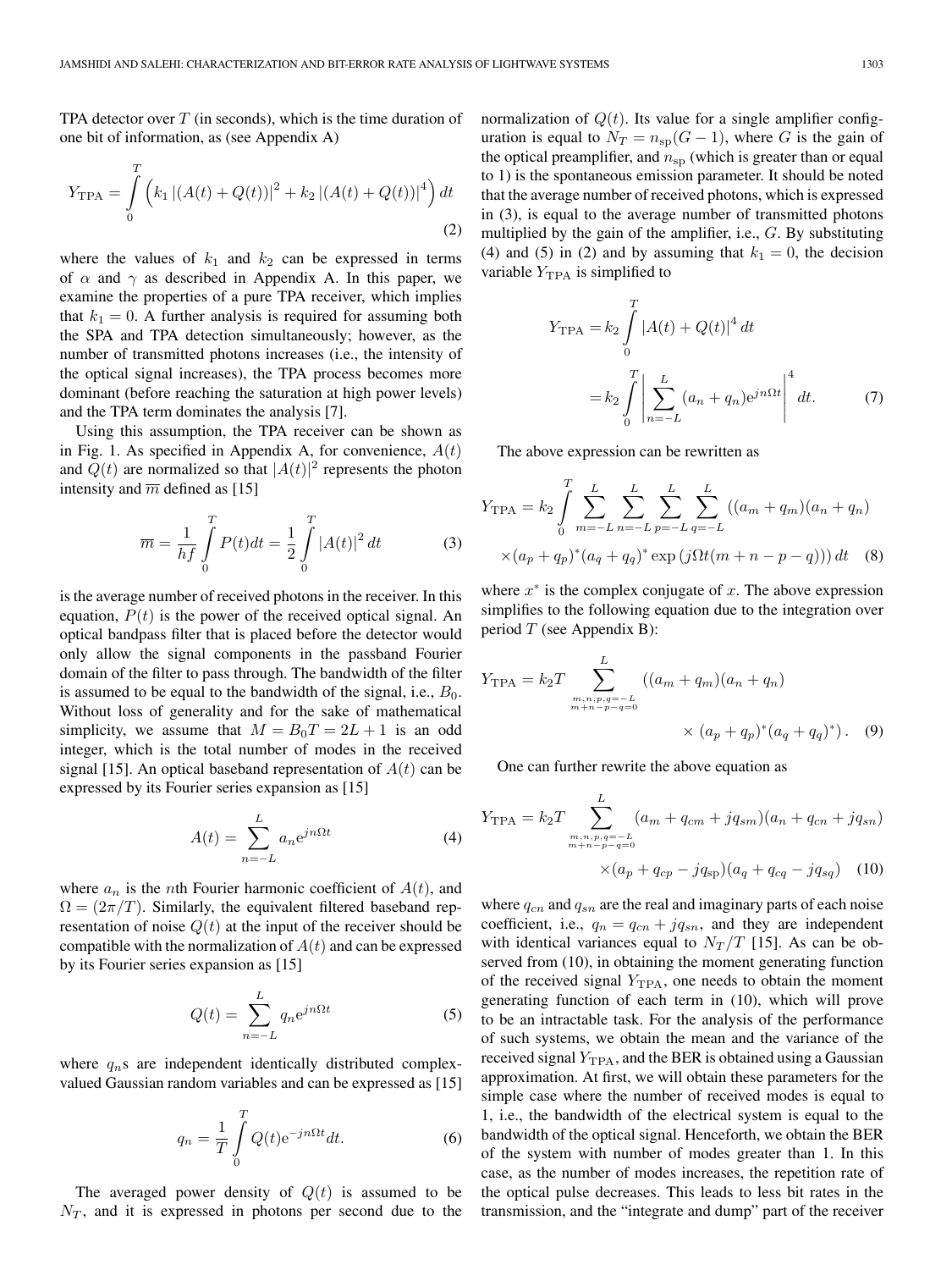EDFA optical Fiber Amplifier (G) Shot Integrate Optical Modulator Noise Laser and Filter (Ideal TPA) Effect Dump

Fig. 1. Schematic of a lightwave system with an optical amplifier using a TPA receiver.

(see Fig. 1) can operate slower so less speed in the electronics of the receiver is needed for processing the incoming signal.

*1)* Case  $1-M = 2L + 1 = 1$   $(L = 0)$ : For this case, we obtain the mean and the variance of the received signal  $Y_{TPA}$ that is equal to the following expression (see Appendix C):

$$
Y_{\text{TPA}} = k_2 T \left( (a_0 + q_{c0})^4 + q_{s0}^4 + 2(a_0 + q_{c0})^2 q_{s0}^2 \right). \tag{11}
$$

The above random variable  $Y_{TPA}$  is a function of two Gaussian random variables namely,  $\sqrt[4]{k_2T}(a_0 + q_{c0})$  and  $\sqrt[4]{k_2T}q_{s0}$ . The mean of the first Gaussian random variable  $\sqrt[k]{k_2T(a_0 + q_{c0})}$  is equal to  $\sqrt[k]{k_2T}\sqrt{2m/T}$ , and the other Gaussian variable  $\sqrt[4]{k_2T}q_{s0}$  has a mean equal to 0. However, the variances for both Gaussian terms are equal and can be expressed as  $\sqrt{k_2T}(N_T/T)$ . To simplify the mathematical notation, we define a new parameter  $k_3$  as  $(4k_2/T)$ , so the mean of  $a_0 + q_{c0}$  can be expressed as  $\sqrt[4]{k_3}\sqrt{\overline{m}}$  and the variance for both Gaussian terms can be expressed as  $\sqrt{k_3}(N_T/2)$ .

In obtaining the mean and the variance of the received signal, we first obtain the expected value of the received signal and its absolute square value. By using the expressions in Appendices D and E, we can write

$$
E(Y_{\rm TPA}) = k_3 \left( \overline{m}^2 + 4 \overline{m} N_T + 2N_T^2 \right)
$$
 (12)

$$
E\left(Y_{\text{TPA}}^2\right) = k_3^2 \left(\overline{m}^4 + 16\overline{m}^3 N_T + 72\overline{m}^2 N_T^2 + 96\overline{m} N_T^3 + 24N_T^4\right). \tag{13}
$$

*2)* Case  $2-M = 2L + 1 > 1$ : Similarly, in this case, we first obtain the mean and the variance of each Fourier coefficient of the received signal, assuming that the corresponding normalized energy for each Fourier coefficient of the signal is  $\overline{m}_n$ , i.e.,  $(T/2)a_n^2 = \overline{m}_n$  and  $\sum_{n=-L}^{L} \overline{m}_n = \overline{m}$ .

As can be seen from (10), obtaining the mean and the variance for an arbitrary pulse shape could prove to be difficult. In obtaining these parameters, note that they are related to the values of the Fourier coefficient of the received signal, i.e., its temporal shape.

In the following discussion, we will choose two methods to obtain the performance of the system. In the first method, it is assumed that the entire signal is confined to a short time period  $T_c$ , where  $B_oT_c = 1$  and that, for the rest of the time period, it contains noise only. In the second method, a special pulse shape is considered to be received at the detector, e.g., a sincpulse shape. The Fourier coefficients of a sinc-pulse shape are equal, which simplifies obtaining the mean and the variance of the received signal significantly.

*a) Simplified approach:* In this approach, we will divide the integration interval into  $2L + 1$  subintervals such that only one of the subintervals contains the main energy of the pulse plus noise, while others are comprised of the noise only. Using these assumptions, we can express the received signal as the sum of  $2L + 1$  modes, i.e.,

$$
Y_{\text{TPA}} = k_2 T_c \left[ \left( (a_0 + q_{c0})^4 + q_{s0}^4 + 2(a_0 + q_{c0})^2 q_{s0}^2 \right) + \sum_{\substack{n=-L \\ n \neq 0}}^L \left( q_{cn}^4 + q_{sn}^4 + 2q_{cn}^2 q_{sn}^2 \right) \right] \tag{14}
$$

where the Fourier coefficients  $a_0 = \sqrt{2m/T_c}$  and  $a_n = 0$  for  $n \neq 0$ . The mean and the variance of the received signal can be written as

$$
E(Y_{\text{TPA}}) = k_3 \left( \overline{m}^2 + 4\overline{m} N_T + 2(2L + 1) N_T^2 \right) \quad (15)
$$
  
\n
$$
E(Y_{\text{TPA}}^2) = k_3^2 \left( \overline{m}^4 + 16\overline{m}^3 N_T + 72\overline{m}^2 N_T^2 + 96\overline{m} N_T^3 + 24(2L + 1) N_T^4 \right). \quad (16)
$$

*b) Direct approach (Sinc-pulse shape):* In this section, we will obtain the statistical characterization of a system using a sinc-pulse shape. In obtaining the BER of the system, we need to obtain the mean and the variance of the received signal. These values are derived by calculating the mean and the variance of each Fourier coefficient of the received signal in (10). Using these values, we can obtain the BER of the system through a Gaussian approximation.

By using the relation between  $A(t)$  and  $\overline{m}$  as in (3), one can write the amplitude  $A(t)$  of a sinc pulse of a laser as

$$
A(t) = \sqrt{\frac{2\overline{m}}{T_c}} \operatorname{sinc}\left(\frac{\pi t}{T_c}\right) \tag{17}
$$

where  $\text{sinc}(u) = \sin(u)/u$ . The Fourier coefficients of this signal that is periodic with period  $T$  can be written as

$$
a_n = \frac{1}{T} \int_{-\frac{T}{2}}^{\frac{T}{2}} A(t) e^{-jn\Omega t} dt
$$
  

$$
= \frac{1}{T} \int_{-\frac{T}{2}}^{\frac{T}{2}} \sqrt{\frac{2\overline{m}}{T_c}} \frac{\sin\left(\frac{\pi t}{T_c}\right)}{\frac{\pi t}{T_c}} e^{-jn\Omega t} dt.
$$
 (18)

Since  $T = (2L + 1)T_c$  and  $(2L + 1) \gg 1$ , one can find the Fourier coefficients to be equal to

$$
a_n = \begin{cases} \sqrt{\frac{2\overline{m}}{T_c}} \frac{T_c}{T} = \frac{1}{2L+1} \sqrt{\frac{2\overline{m}}{T_c}}, & n = 1, 2, \dots, 2L+1 = M \\ 0, & \text{otherwise.} \end{cases}
$$
(19)

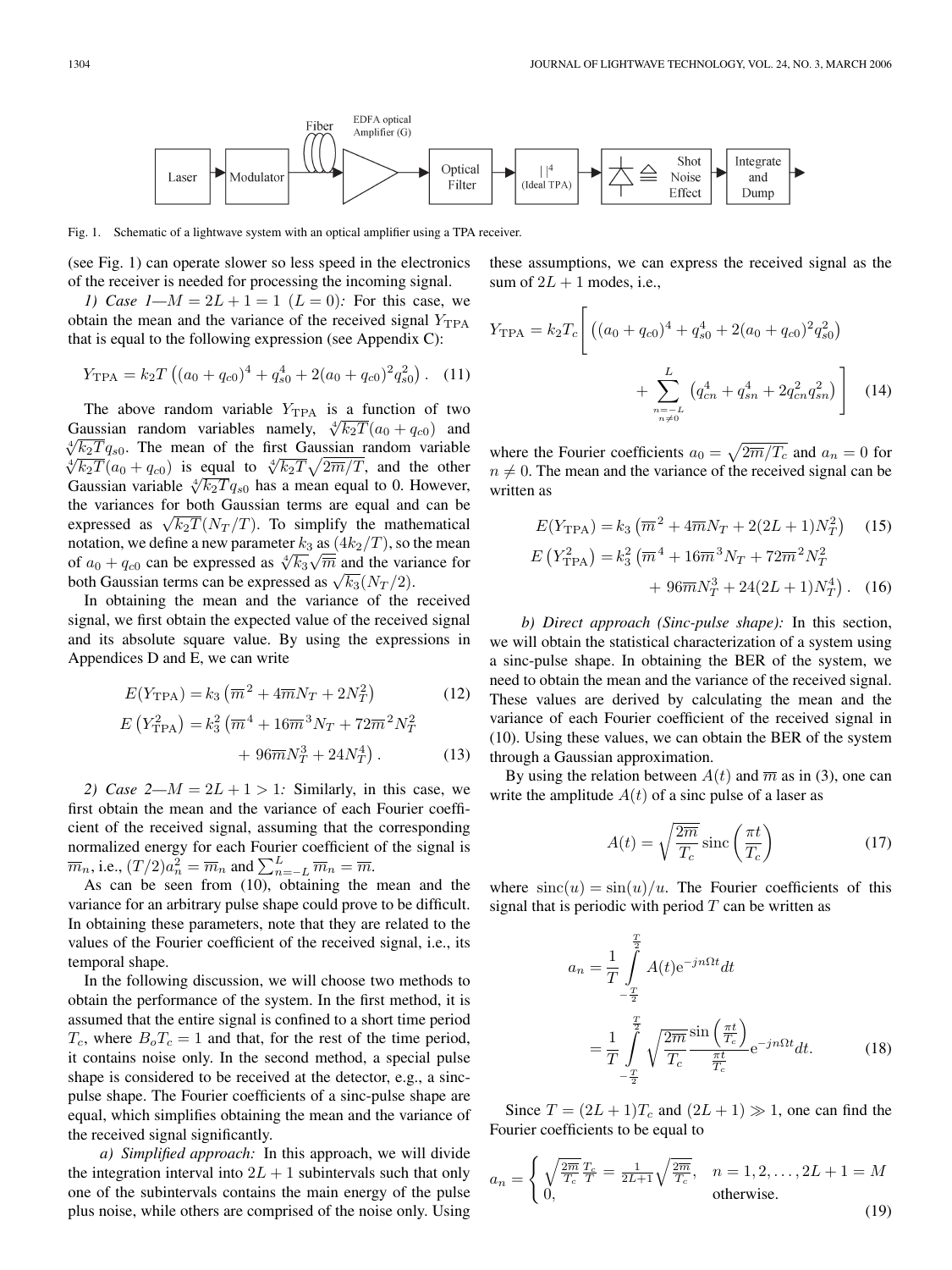As it can be seen, the amplitudes for all Fourier coefficients are equal and are equal to  $(1/(2L+1))\sqrt{2\overline{m}/T_c}$ .

In this approach, we will use the expansion of the received signal on  $T$  as in (10) for analyzing the performance of the system. In this equation, there are 15 types of products specified in [17] of which the six types mentioned include  $m \neq n \neq p \neq q$ ,  $m = n \neq p \neq q, m \neq n \neq p = q, m = p \neq n = q, m = q \neq$  $n = p$ , and  $m = n = p = q$  types that can meet the condition  $m + n = p + q$ ; see Appendix B.

For the computation of the mean and the variance of the received signal, one should carefully calculate the fraction of the energy in each Fourier coefficient and then obtain the mean and the variance of the received signal. However, for a sinc pulse, the amounts of energy specified to each Fourier series coefficient  $\overline{m}_n$  are equal and can be expressed as  $\overline{m}_n =$  $(\overline{m}/(2L+1))$ , thus significantly simplifying the problem of finding the mean and the variance of the received signal.

For each type of indices, due to the independence between the different modes of the noise (different indices), one can obtain the mean of the *i*th received signal  $Y_{TPA,i}$  and the mean of its square as in the following (see Appendix E).

1)  $m \neq n \neq p \neq q$ 

$$
E[Y_{\text{TPA},1}]
$$
  
=  $E (k_2 T ((a_m + q_m)(a_n + q_n)(a_p + q_p)^*(a_q + q_q)^*))$   
=  $k_2 TE [(a_m + q_m)] E [(a_n + q_n)]$   
 $\times E [(a_p + q_p)^*] E [(a_q + q_q)^*]$   
=  $k_3 \overline{m}_n^2$  (20)  
 $E [Y_{\text{TPA},1}^2]$ 

$$
= E\left(k_2^2 T^2 \Big((a_m + q_m)^2 (a_n + q_n)^2\right)
$$
  
\n
$$
\times ((a_p + q_p)^*)^2 ((a_q + q_q)^*)^2)
$$
  
\n
$$
= k_2^2 T^2 E \Big[(a_m + q_m)^2\Big] E \Big[(a_n + q_n)^2\Big]
$$
  
\n
$$
\times E \Big[((a_p + q_p)^*)^2\Big] E \Big[((a_q + q_q)^*)^2\Big]
$$
  
\n
$$
= k_3^2 \overline{m}_n^4
$$
 (21)

2)  $m = n \neq p \neq q$ 

$$
E[Y_{\text{TPA},2}]
$$
  
=  $E (k_2 T ((a_m + q_m)(a_n + q_n)(a_p + q_p)^*(a_q + q_q)^*))$   
=  $k_2 TE [(a_m + q_m)^2] E [(a_p + q_p)^*] E [(a_q + q_q)^*]$   
=  $k_3 \overline{m}_n^2$  (22)

$$
E[Y_{\text{TPA},2}^{2}]
$$
  
=  $E(k_{2}^{2}T^{2}((a_{m} + q_{m})^{2}(a_{n} + q_{n})^{2})$   
 $\times ((a_{p} + q_{p})^{*})^{2}((a_{q} + q_{q})^{*})^{2})$   
=  $k_{2}^{2}T^{2}E[(a_{m} + q_{m})^{4}]$   
 $\times E[((a_{p} + q_{p})^{*})^{2}]E[((a_{q} + q_{q})^{*})^{2}]$   
=  $k_{3}^{2}\overline{m}_{n}^{4}$  (23)

$$
3) \ \ m \neq n \neq p = q
$$

$$
E[Y_{\text{TPA},3}] = E(k_2 T ((a_m + q_m)(a_n + q_n)(a_p + q_p)^*(a_q + q_q)^*))
$$
  
=  $k_2 TE [(a_m + q_m)] E [(a_m + q_n)] E [(a_p + q_p)^*)^2]$   
=  $k_3 \overline{m}_n^2$  (24)  
 $E[Y_{\text{TPA},3}^2]$ 

$$
= E\left(k_2^2 T^2 \Big((a_m + q_m)^2 (a_n + q_n)^2\right)
$$
  

$$
\times ((a_p + q_p)^*)^2 ((a_q + q_q)^*)^2)\Big)
$$
  

$$
= k_2^2 T^2 E\left[(a_m + q_m)^2\right]
$$
  

$$
\times E\left[((a_n + q_n))^2\right] E\left[((a_p + q_p)^*)^4\right]
$$
  

$$
= k_3^2 \overline{m}_n^4
$$
 (25)

4)  $m = p \neq n = q$ 

$$
E[Y_{\text{TPA},4}]
$$
  
=  $E (k_2 T ((a_m + q_m)(a_n + q_n)(a_p + q_p)^*(a_q + q_q)^*))$   
=  $k_2 TE [a_m + q_m]^2] E [a_n + q_n]^2$   
=  $k_3 (\overline{m}_n^2 + 2\overline{m}_n N_T + N_T^2)$  (26)  
 $E [Y_{\text{TPA},4}^2]$   
=  $E (k_2^2 T^2 ((a_m + q_m)^2 (a_n + q_n)^2$   
 $\times ((a_p + q_p)^*)^2 ((a_q + q_q)^*)^2)$   
=  $k_2^2 T^2 E [a_m + q_m]^4] E [a_n + q_n]^4$ 

$$
=k_3^2 \left(\overline{m}_n^2 + 4\overline{m}_n N_T + 2N_T^2\right)^2
$$
 (27)

5)  $m = q \neq n = p$ 

$$
E[Y_{\text{TPA},5}]
$$
  
=  $E (k_2 T ((a_m + q_m)(a_n + q_n)(a_p + q_p)^* (a_q + q_q)^*))$   
=  $k_2 TE [[a_m + q_m]^2] E [[a_n + q_n]^2]$   
=  $k_3 (\overline{m}_n^2 + 2\overline{m}_n N_T + N_T^2)$  (28)  
 $E [Y_{\text{TPA},5}^2]$ 

$$
E[Y_{\text{TPA},5}^{2}]
$$
\n
$$
= E\left(k_{2}^{2}T^{2}\left((a_{m} + q_{m})^{2}(a_{n} + q_{n})^{2}\right) \times \left((a_{p} + q_{p})^{2}\right)^{2}((a_{q} + q_{q})^{2})\right)
$$
\n
$$
= k_{2}^{2}T^{2}E\left[|a_{m} + q_{m}|^{4}\right]E\left[|a_{n} + q_{n}|^{4}\right]
$$
\n
$$
= k_{3}^{2}\left(\overline{m}_{n}^{2} + 4\overline{m}_{n}N_{T} + 2N_{T}^{2}\right)^{2}
$$
\n(29)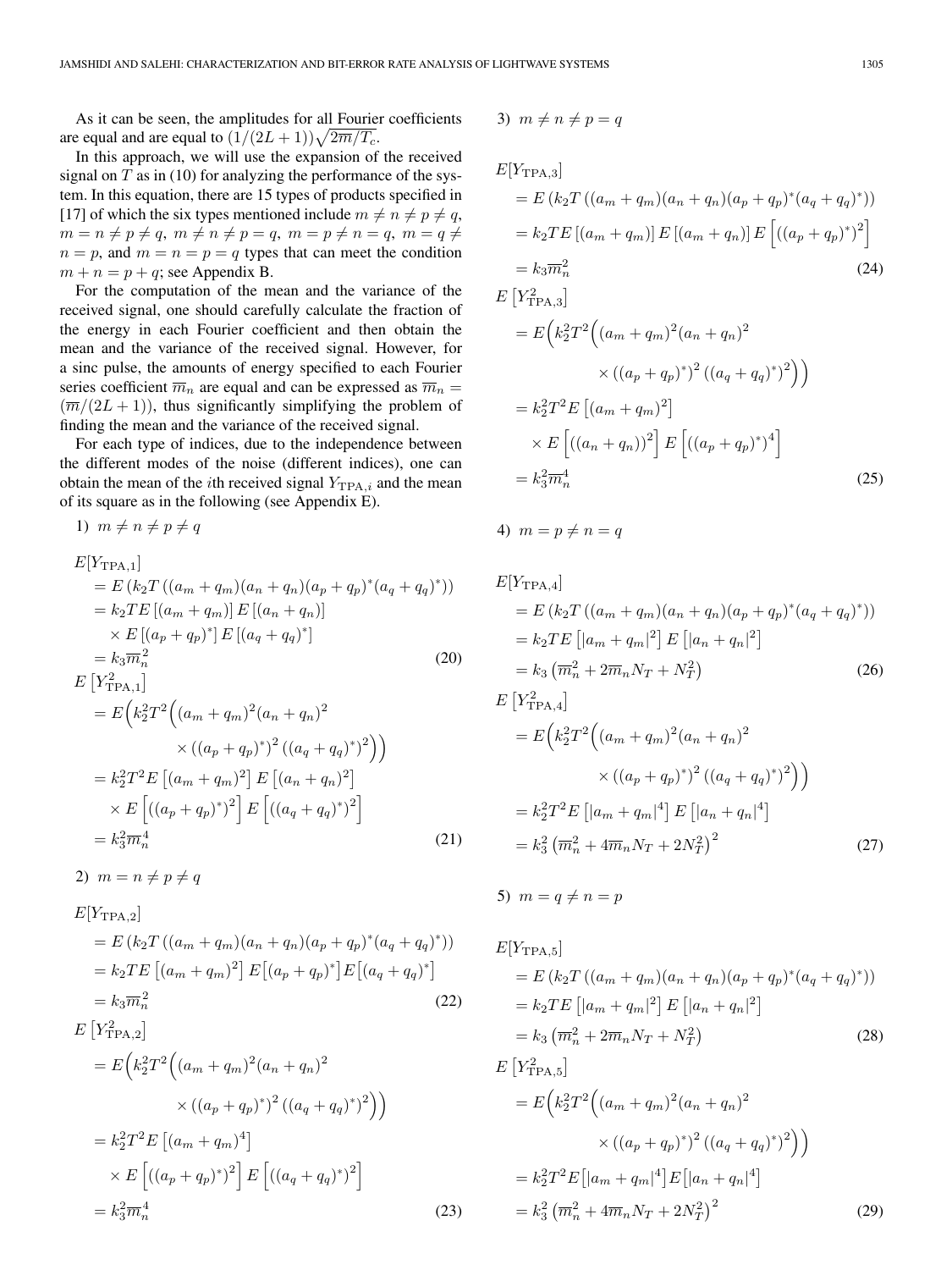6)  $m = n = p = q$ 

$$
E[Y_{\text{TPA},6}]
$$
  
=  $E (k_2 T ((a_m + q_m)(a_n + q_n)(a_p + q_p)^*(a_q + q_q)^*))$   
=  $k_2 TE [a_m + q_m]^4$ ]  
=  $k_3 (\overline{m}_n^2 + 4 \overline{m}_n N_T + 2N_T^2)$  (30)  
 $E [Y_{\text{TPA},6}^2]$   
=  $E (k_2^2 T^2 ((a_m + q_m)^2 (a_n + q_n)^2$   
 $\times ((a_p + q_p)^*)^2 ((a_q + q_q)^*)^2))$   
=  $k_2^2 T^2 E [a_m + q_m]^8$   
=  $k_3^2 [\overline{m}_n^4 + 16 \overline{m}_n^3 N_T + 72 \overline{m}_n^2 N_T^2 + 96 \overline{m}_n N_T^3 + 24N_T^2].$  (31)

To address the problem of finding the mean and the variance of the received signal, after computing the mean and variance of each type, one should count the number of each desired type that meets the condition  $m + n = p + q$ .

In counting the number of each specified type with the above condition, we assume that  $m + n = p + q = u$ , where  $-2L \le u \le 2L$  due to the fact that  $-L \le m, n, p, q \le L$ . The total number of possible values for m, n is  $2L - u + 1$  for  $0 \le u \le 2L$  and  $2L + u + 1$  for  $-2L \le u \le -1$ . The same number of values is possible for  $p$  and  $q$ , so the total possible value for all indices Num is equal to

Num = 
$$
2\sum_{u=1}^{2L} (2L - u + 1)^2 + (2L + 1)^2
$$
  
= 
$$
2\sum_{u=1}^{2L} w^2 + (2L + 1)^2
$$
  
= 
$$
\frac{2L(2L + 1)(4L + 1)}{3} + (2L + 1)^2
$$
  
= 
$$
\frac{(2L + 1) (2(2L + 1)^2 + 1)}{3}
$$
(32)

where w is defined as  $2L - u + 1$  in the first equality. We define  $Num(i)$  as the number of possible values for *i*th type of indices, where the numbering of the types are specified as previously. We will count the number of modes in  $0 \leq$  $u \leq 2L$ . The same number of values as  $1 \leq u \leq 2L$  can be obtained for  $-2L \le u \le -1$ . The even and odd values of u will be considered separately. We should note that  $m + n = u$ and  $p + q = u$  and carefully count the values that satisfy both equations simultaneously.

As discussed above, the total number of possible values for m and n is  $2L - u + 1$  for  $0 \le u \le 2L$ , which satisfy the equation  $m + n = u$ . For the even values of u, there is one case, i.e.,  $m = n = u/2$ , such that  $m = n$ ; for the rest of possible cases (2L – u values), we have  $m \neq n$ . This is also the case for  $p$  and  $q$ . Therefore, there is only one term that corresponds to type 6 ( $m = n = p = q = u/2$ ),  $2L - u$  terms that correspond to type 2 ( $m = n \neq p \neq q$ ), and  $2L - u$  terms that correspond to type 3 ( $m \neq n \neq p = q$ ). The rest of the terms correspond to types 1, 4, and 5. For each of the  $2L - u$  values that belong to the  $m \neq n$  case, there is only one corresponding term in p and q that results in  $m = p$  and  $n = q$ ; similarly, there is only one corresponding term that results in  $m = q$  and  $n = p$ . Due to the fact that the number of values such that  $m \neq n$  is equal to  $2L - u$  and the number of values that  $m = p$ and  $n = q$ , with respect to the fact that  $m + n = p + q = u$ , is equal to one, the total number of terms for the fourth type  $(m = p \neq n = q)$  is equal to  $2L - u$ . The same reasoning is valid for the fifth type  $(m = q \neq n = p)$ . Therefore, the total number of terms for the first type  $(m \neq n \neq p \neq q)$  is equal to  $(2L - u)(2L - u - 2)$ . It must be mentioned here that the total number of values is equal to  $(2L – u)(2L – u – 2) + 4(2L – u)$  $u$ ) + 1 =  $(2L - u + 1)^2$ , which was obtained before.

For the odd values of  $u$ , there is not a value for  $m$  and  $n$ where  $m = n$ . Therefore, for odd values of u, types 2, 3, and 6 do not exist. The total number of cases that satisfy equation  $m + n = u$  is equal to  $2L - u + 1$ . The total number of values that satisfy equations  $m = p$ ,  $n = q$ , and  $p + q = u$  is equal to one, so the total number of terms for type 4 is equal to  $2L$  $u + 1$ . The same reasoning is true for the fifth type  $(m = q \neq 1)$  $n = p$ ). Therefore, the total number of terms for the first type  $(m \neq n \neq p \neq q)$  is equal to  $(2L - u + 1)(2L - u - 1)$ . This is in accordance with the total number of values obtained before so that  $(2L - u + 1)(2L - u - 1) + 2(2L - u + 1) = (2L (u + 1)^2$ . Assuming that the number of modes is an odd number, one can find the number of modes in each type as

Num(1)  
\n
$$
= 2 \left( \sum_{u=2}^{2L} (2L - u)(2L - u - 2) + \sum_{u=1}^{2L-1} (2L - u + 1)(2L - u - 1) \right)
$$
\n
$$
+ \sum_{u=odd \text{ integers}}^{2L-1} (2L - u + 1)(2L - u - 1) \right)
$$
\n
$$
+ (2L)(2L - 2)
$$
\n
$$
= 2 \left( \sum_{w=0}^{2L-2} w(w - 2) + \sum_{w=1}^{2L-1} (w + 1)(w - 1) \right)
$$
\n
$$
+ (2L)(2L - 2)
$$
\n
$$
= 2 \left( \frac{2}{3}L(L - 1)(2L - 4) + \frac{2}{3}L(L + 1)(2L - 2) \right)
$$
\n
$$
+ (2L)(2L - 2)
$$
\n
$$
= \frac{(2L)(2L - 2)(4L + 1)}{3}
$$
\nNum(2) (33)

 $Num(2)$ 

$$
=2\left(\sum_{\substack{u=2 \text{even integers} \\ u=even \text{ integers}}}^{2L} (2L-u)\right) + (2L)
$$

$$
=2\left(\sum_{\substack{w=0 \\ w=even \text{ integers}}}^{2L-2} w\right) + (2L) = 2L^2
$$
(34)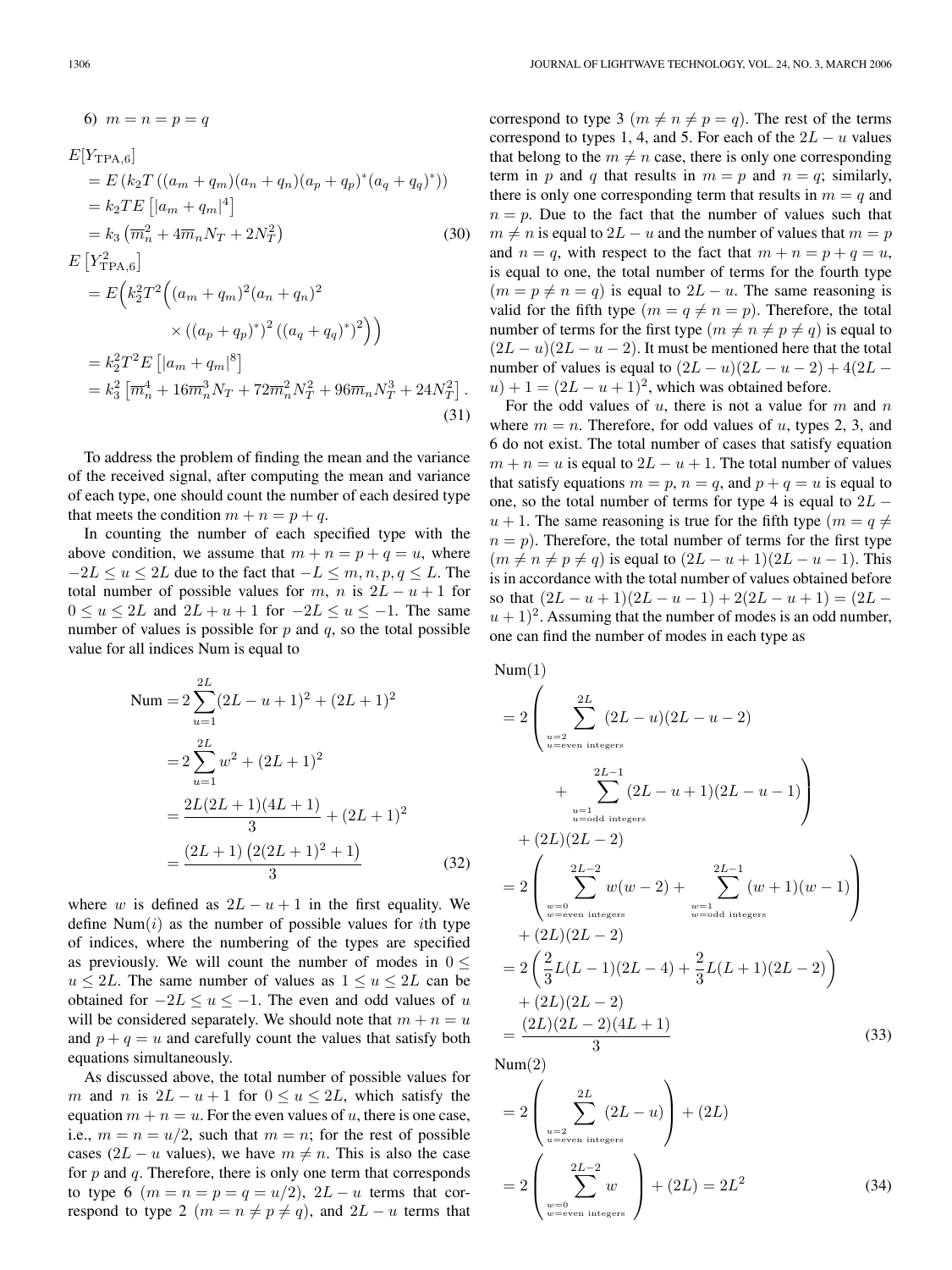$Num(3)$ 

$$
=2\left(\sum_{\substack{u=2 \ u \text{ even integers}}}^{2L} (2L - u)\right) + (2L)
$$

$$
=2\left(\sum_{\substack{w=0 \ w \text{ even integers}}}^{2L-2} w\right) + (2L) = 2L^2
$$
(35)

 $Num(4)$ 

$$
=2\left(\sum_{\substack{u=2 \ u \equiv \text{even integers}}}^{2L} (2L-u) + \sum_{\substack{u=1 \ u \equiv \text{odd integers}}}^{2L-1} (2L-u+1)\right) + (2L)
$$

$$
=2\left(\sum_{\substack{w=0 \ w \equiv \text{even integers}}}^{2L-2} (w) + \sum_{\substack{w=1 \ w \equiv \text{odd integers}}}^{2L-1} (w+1)\right) + (2L)
$$

$$
= (2L+1)^2 - (2L+1) \tag{36}
$$

 $Num(5)$ 

$$
=2\left(\sum_{\substack{u=2 \ u \text{even integers}}}^{2L} (2L-u) + \sum_{\substack{u=1 \ u \text{odd integers}}}^{2L-1} (2L-u+1)\right) + (2L)
$$

$$
=2\left(\sum_{\substack{w=0 \ w \text{even integers}}}^{2L-2} (w) + \sum_{\substack{w=1 \ w \text{odd integers}}}^{2L-1} (w+1)\right) + (2L)
$$

$$
= (2L+1)^2 - (2L+1) \tag{37}
$$

 $Num(6)$ 

$$
=2\left(\sum_{\substack{u=1 \ u \equiv \text{even integers}}}^{2L} 1\right) + 1 = 2L + 1
$$
 (38)

where  $2L - u$  was substituted by w in the above equations whenever it was necessary. As can be seen in this approach, the sum of different terms is equal to  $[2L+1][2(2L+1)^2+1]/3$ , which is in line with the result obtained in  $(32)$ . By combining  $(20)$ – $(31)$  and  $(33)$ – $(38)$  and substituting in  $(10)$ , we can find the mean and the variance of the received signal as

$$
E[Y_{\text{TPA}}] = \sum_{i=1}^{6} E[Y_{\text{TPA},i} | \text{Num}(i) \tag{39}
$$

Var[Y<sub>TPA</sub>] = 
$$
\sum_{i=1}^{6} (E[Y_{\text{TPA},i}^{2}] - E^{2}[Y_{\text{TPA},i}]) \text{Num}(i)
$$
. (40)

In considering the effect of a shot noise, the mean of the received signal must be added to the variance to obtain the variance of the received signal (see Appendix F).

#### III. NUMERICAL RESULTS

In our numerical analysis, we use the parameters shown in Table I for a typical optical transmission system. After obtaining the mean and the variance of the received signal, one obtains the BER of the system using these values. If a threshold

TABLE I TYPICAL VALUES OF PARAMETERS USED IN THIS PAPER

| $n_{sp}$ | Spontaneous Emission Factor             | 1.1                   |
|----------|-----------------------------------------|-----------------------|
| $T_{r}$  | Receiver Temperature                    | $300^\circ K$         |
| $R_L$    | Load Resistance                         | $1000 \Omega$         |
| $T_c$    | width of ultrashort pulse               | $400$ fsec            |
| η        | Quantum Efficiency                      | 0.8                   |
| $k_3$    | Detection Efficiency in TPA<br>receiver | 5.0 $e$ -11 for $T_c$ |

value Th is considered at the detector in which the received signal greater than Th is considered as 1 and the received signal less than Th is considered as 0, we can write the BER of the transmission system as [15]

$$
BER = \frac{1}{2}Q\left(\frac{E(Y_1) - Th}{Var(Y_1)}\right) + \frac{1}{2}Q\left(\frac{Th - E(Y_0)}{Var(Y_0)}\right)
$$
(41)

where  $Y_1$  and  $Y_0$  are received signals for transmitting 1 and 0 at the transmitter, respectively. To obtaining these values, the dark current is neglected in the received signal. The effect of the thermal noise is considered as an increase in the variance of the received signal specified in (40) by an amount of  $\sigma_{\text{th}}^2 = (2.k_{\text{B}}.\text{T}_{\text{r}}.\text{T}_{\text{c}}/R_{\text{L}}.\text{e}^2)$ . In this relation,  $\sigma_{\text{th}}^2$  is the power of thermal noise,  $k_B$  is Boltzmann's constant,  $T_r$  is the equivalent temperature of the receiver, e is the charge of electron, and  $R_{\rm L}$ is the resistance of the load, which is seen from the receiver input.

The BERs for different conditions are sketched in Figs. 2–10. For a fair comparison among different conditions, the transmitted number of photons, i.e., the horizontal axis of the figures, is kept the same for all conditions. For the cases where the number of modes is greater than 1, the simplified approach is used to compute the BER of the system, unless it is mentioned that the direct approach is used.

The BER of a system using TPA and SPA detectors where the receiver is assumed to have a simple integrate and dump structure with a speed equivalent to the bit rate of the corresponding data source [15] is shown in Fig. 2. The values of the average number of photons have been increased up to a point that the TPA occurs for a better comparison. As can be seen in Fig. 2, in the system that does not use an amplifier and hence does not posses any noise mixed with the signal, the TPA-detector performance is much worse than that of the SPA detector. This is due to the less sensitivity of a TPA detector. To increase the performance of a TPA detector, we will use an optical amplifier. In our performance analysis using an optical amplifier, we assume that we can neglect the effect of the amplifier saturation.

The BERs of the single-mode systems where the processing speed is equal to the bandwidth of the optical signal, which is equal to 2.5 Tb/s, are shown in Figs. 3–5. The BER of SPA and TPA detectors with the number of modes equal to 1, using different values for the gain of the optical amplifier, are plotted in Figs. 3 and 4, respectively. As can be observed from Fig. 3, when SPA detector is used, the performance of the system using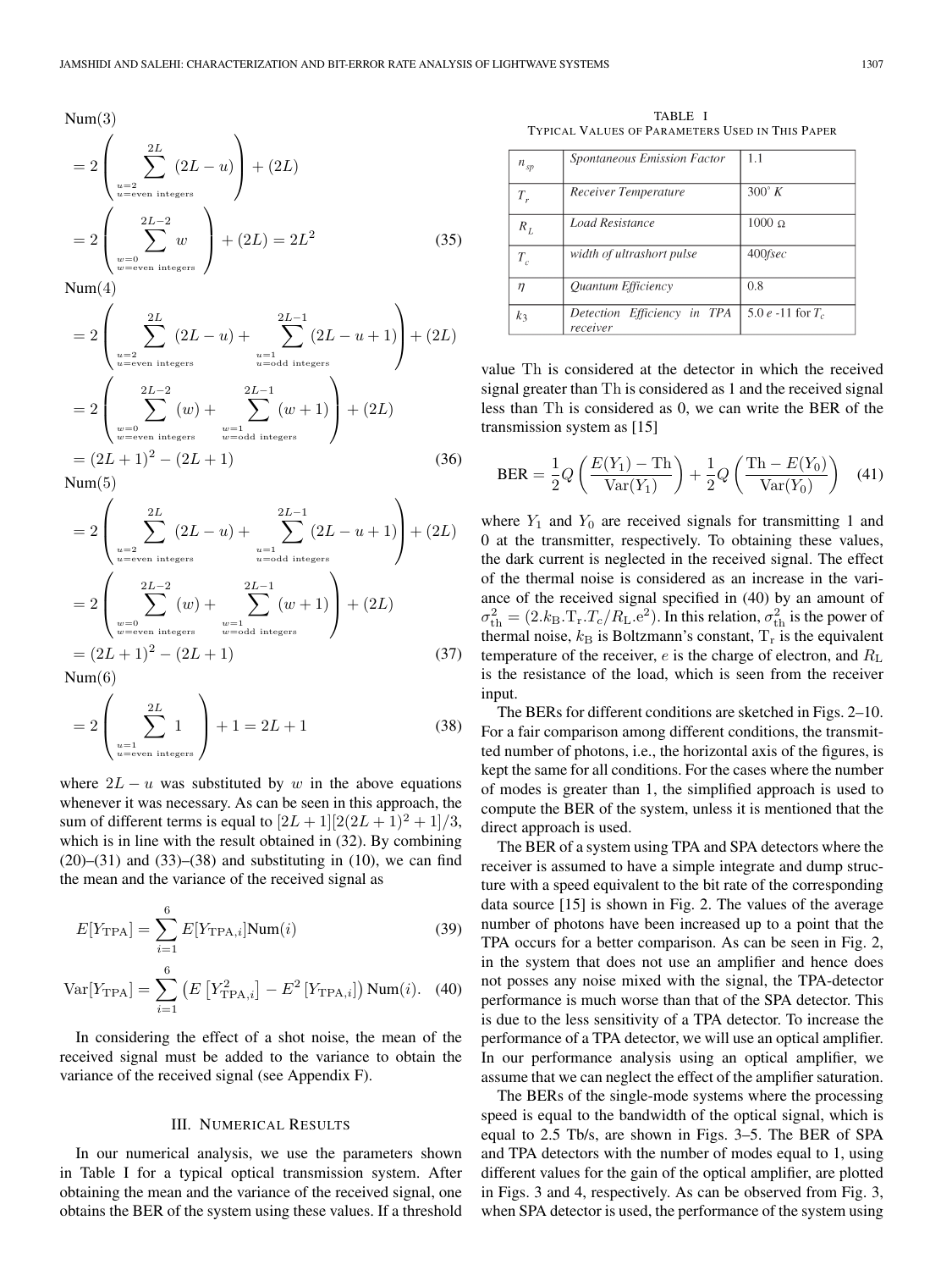

Fig. 2. BER versus the mean number of photons for TPA and SPA detectors without optical amplification and the number of modes = 1, i.e., processing  $speed = 2.5$  Tb/s.



Fig. 3. BER versus the mean number of photons for an SPA detector with an optical amplifier and the number of modes = 1, i.e., processing speed = 2.5 Tb/s.

an optical amplifier is better than that of the system that does not use optical amplification. However, increasing the value of the amplification gain beyond a limit does not change the performance of the system significantly, which is 10 dB for our example. A detailed discussion on this issue is provided in [9] and [10]. However, as it is seen in Fig. 4, the performance of the system using a TPA detector becomes better even for gain values of the optical amplifier beyond 20 dB. It is seen in this figure that the usage of an optical amplifier improves the BER of a TPA detector. This is not the case with an SPA detector in the regions of the transmitted photons that is considered in the figures.

The BERs of both SPA and TPA detectors using an optical amplifier with a gain equal to 50 dB (which is the best gain value in Fig. 4 for a TPA detector) and with the number of modes equal to 1 is sketched in Fig. 5. As can be observed from this figure, the BER of the system with a TPA detector, when using an optical amplifier, never reaches that of an SPA detector. However, by comparing Fig. 2 with Fig. 5, it is observed that the difference between the BERs of the above two detectors decreases significantly when an optical amplifier is used in the system.

Figs. 6–10 plot the BER versus the number of transmitted photons for the case where the number of modes is equal to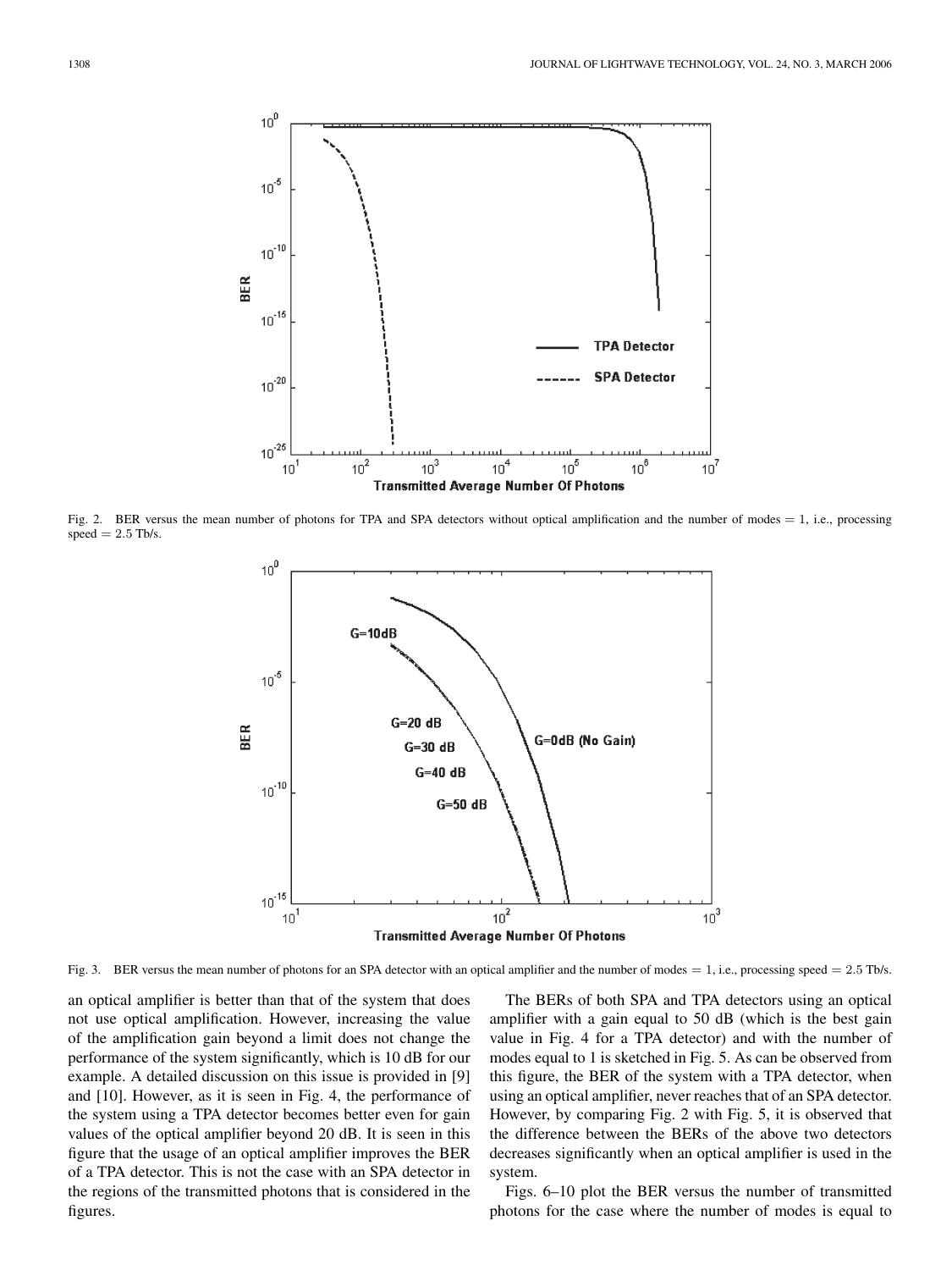

Fig. 4. BER versus the mean number of photons for a TPA detector with an optical amplifier and the number of modes = 1, i.e., processing speed = 2.5 Tb/s.



Fig. 5. BER versus the mean number of photons for TPA and SPA detectors with an optical amplifier with a gain of 50 dB and the number of modes = 1, i.e., processing speed  $= 2.5$  Tb/s.

1000, i.e., the processing speed is 1000 times less than the bandwidth of the optical signal and is equal to 2.5 Gb/s. The BERs of the SPA and TPA detectors with the number of modes equal to 1000, using different values for the gain of the optical amplifier, is plotted in Figs. 6 and 7, respectively. It can be observed from Fig. 6, as in Fig. 3, that increasing the gain of the optical amplifier beyond a certain limit, e.g., 20 dB, does not necessarily improve the BER of the system using an SPA detector. However, the BER of the TPA detector improves significantly as the gain of the optical amplifier increases as can be seen from Fig. 7.

The BERs of both the SPA and the TPA detectors using an optical amplifier with a gain equal to 50 dB and with the number of modes equal to 1000 is sketched in Fig. 8. As can be observed from this figure, a TPA detector performs better than an SPA detector.

The BER of the system using a TPA detector with the number of modes equal to 1000 for a sinc-pulse shape is plotted in Fig. 9 for different gain values. As can be seen in this figure, the performance of the system improves as the gain increases.

The BER of the system using a TPA detector with the number of modes equal to 1000 for a sinc-pulse shape is plotted in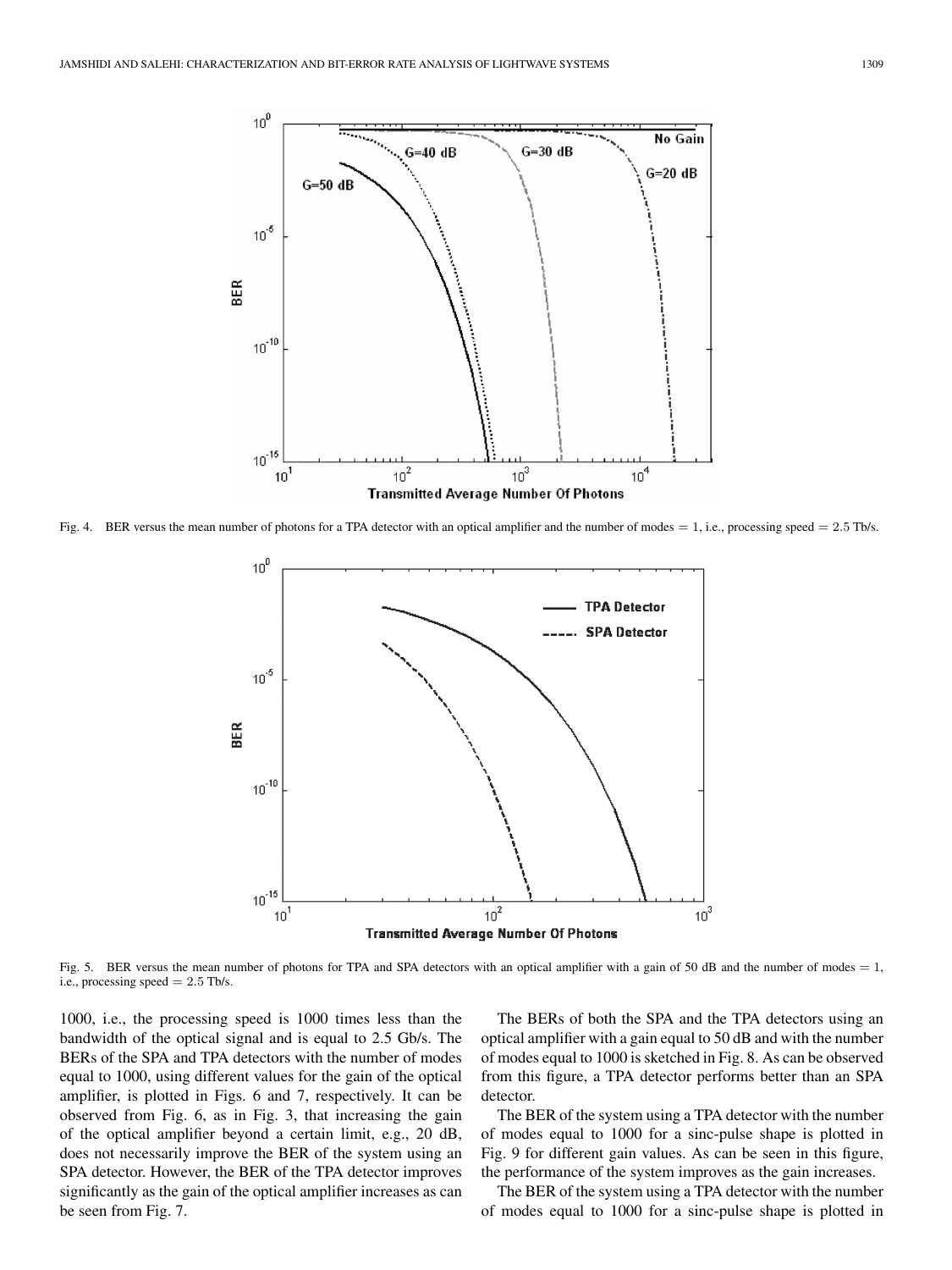

Fig. 6. BER versus the mean number of photons for an SPA detector with an optical amplifier and the number of modes = 1000, i.e., processing  $speed = 2.5$  Gb/s.



Fig. 7. BER versus the mean number of photons for a TPA detector with an optical amplifier and the number of modes = 1000, i.e., processing speed = 2.5 Gb/s.

Fig. 10 using the simplified and the direct approaches. As can be seen in this figure, the performances of both systems are close for gain values lower than 50 dB. However, this is not valid for high gain values, e.g., as high as 50 dB. This is due to the fact that the effect of the thermal noise becomes less important when the gain value increases; hence, we can compare the results of both approximations using (15), (16), (20), and (21). Equations (20) and (21) are considered for the computation of the mean and the variance of the direct approach. In this case, the number of modes in  $m \neq n \neq p \neq q$  case is larger than the other terms. In fact, it can be shown that the number of this term is on the order of the number of modes raised by the power of 3, which dominates the number of modes. Assuming that the mean number of photons is large enough such that  $\overline{m} \gg n_{\rm sp}$ , then by comparing (15) and (20), we observe that the mean of the received signal in the simplified approach is  $1 + (4N<sub>T</sub>/\overline{m})$  times that of the direct approach. By comparing the variances of both terms [using,  $(15)$ ,  $(16)$ ,  $(20)$ ,  $(21)$ , and (40)], we will find that the variance of the simplified approach is  $8\overline{m}N_T$  times that of the direct approach, so we expect the performance of the direct approach to be better than that of the simplified approach. However, the effect of the increase in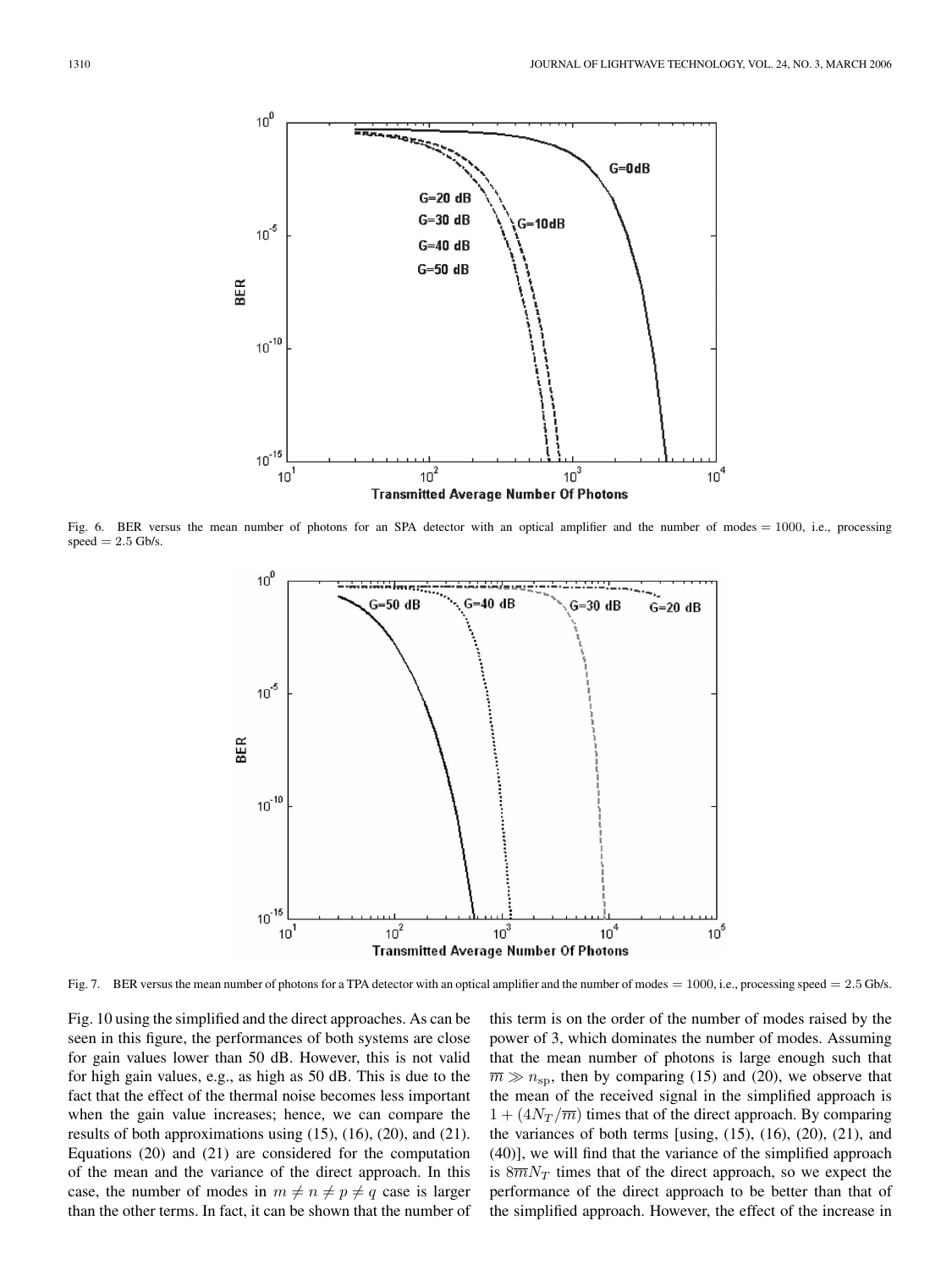

Fig. 8. BER versus the mean number of photons for TPA and SPA detectors with an optical amplifier with a gain of 50 dB and the number of modes = 1000, i.e., processing speed  $= 2.5$  Gb/s.



Fig. 9. BER versus the mean number of photons for a TPA detector with an optical amplifier for a sinc-pulse shape using the direct method and the number of modes  $= 1000$ , i.e., processing speed  $= 2.5$  Gb/s.

the variance does not emerge, as the thermal noise is the dominant term in the variance of the received signal for gain values of less than 50 dB. For gain value of 50 dB, the other terms in the variance (except thermal noise) become comparable with that of a thermal noise in the simplified approach, and its performance degrades slightly than in the direct approach where the variance of the received signal (except thermal noise) is  $1/8\overline{m}N_T$  times that of the simplified approach and is negligible in comparison with the variance of the thermal noise. The above discussion leads us to conclude that, in the high regime of amplification, the increase in variance is more effective than the increase in the mean, while the opposite is true when the value of the amplification gain is not so high (e.g., below 40 dB in this case) due to the dominance of the thermal noise in the variance of the received signal.

To justify the above discussion, the BER of the system using a TPA detector with the number of modes equal to 1000 for a sinc-pulse shape with a thermal noise equal to 0 for both the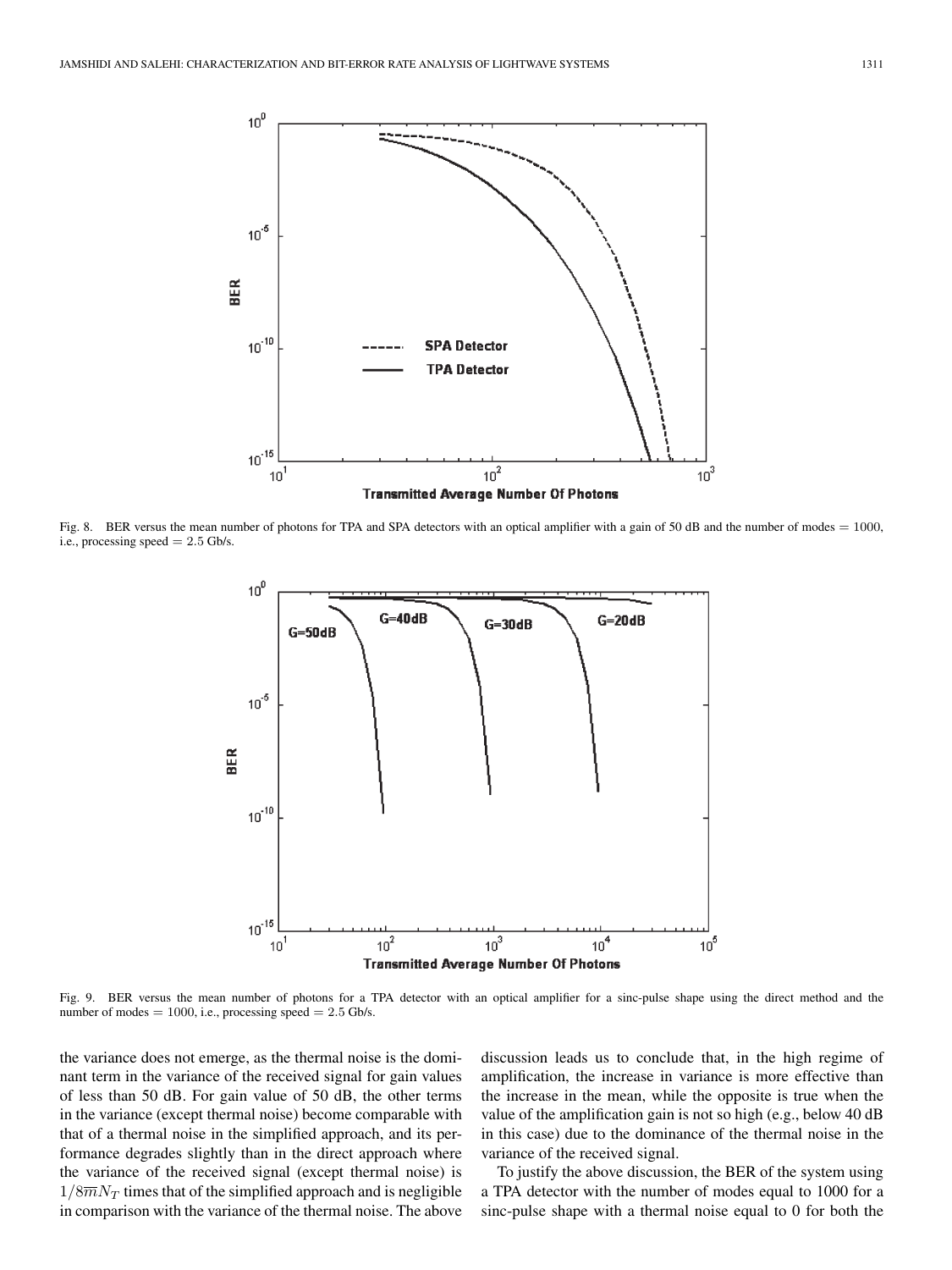

Fig. 10. BER versus the mean number of photons for a TPA detector with an optical amplifier for a sinc-pulse shape using the simplified and the direct methods and the number of modes  $= 1000$ , i.e., processing speed  $= 2.5$  Gb/s.



Fig. 11. BER versus the mean number of photons for a TPA detector with an optical amplifier for a sinc-pulse shape using the simplified and the direct methods and the number of modes  $= 1000$ , i.e., processing speed  $= 2.5$  Gb/s with zero thermal noise.

simplified and the direct approaches is plotted in Fig. 11. As can be seen in this figure, the performance of the simplified approach is slightly better than that of the direct approach in low gain values due to the low values of the received signal. In the low values of the gain, the mean of the signal, i.e.,  $\sqrt[4]{k_3}\sqrt{\overline{m}_n}$ , is lower than 1, so raising its value to the power of 3 decreases its value in comparison with squaring. So, the variance of the received signal in the low gain regime for the simplified approach is lower than that of the direct approach. This leads to the improvement of the performance of the simplified approach in the low gain regime. However, the performance of the direct approach becomes much better than that of the simplified approach in the high gain regime, where the variance of the signal increases rapidly for the simplified approach as the gain value increases. As can be seen from Fig. 11, increasing the gain value beyond 30 dB improves the performance of the direct approach significantly versus the performance of the simplified approach.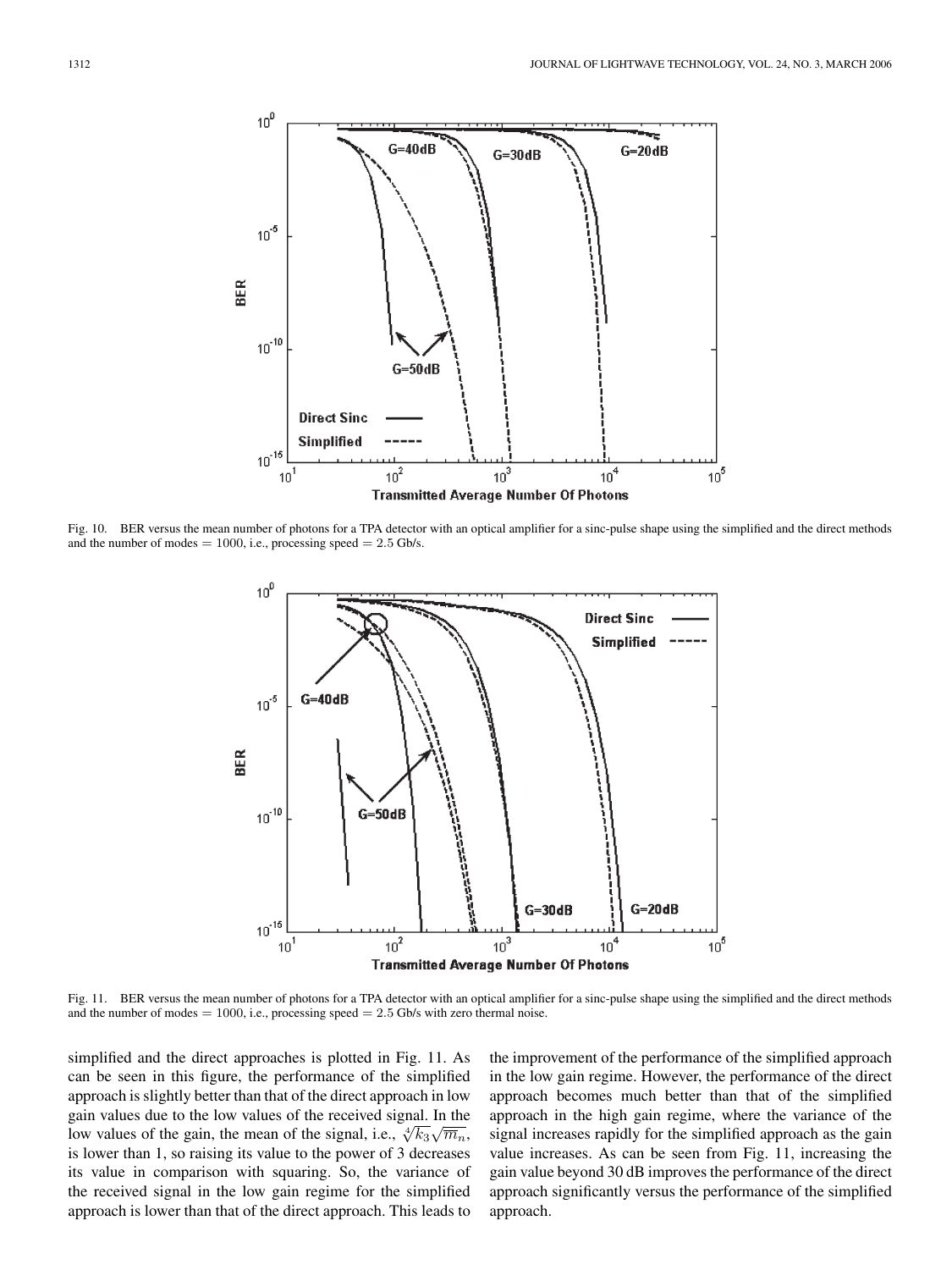#### IV. CONCLUSION

In this paper, we discussed and analyzed the performance of the system using a nonlinear detector with a TPA mechanism with and without an optical amplifier. The comparison between the TPA detector and the SPA detector, when there is no optical amplifier in the path, shows a significant difference between the performances of the two receivers. When optical amplifiers are introduced along the path between the transmitter and the receiver, the performance of the system using a TPA detector depends on the pulse shape of the received signal, i.e., its Fourier coefficients. It is shown that the BER of the system using a TPA detector can reach that of an SPA detector with low-speed processing times when low-speed detectors and optical amplification are used.

## APPENDIX A OBTAINING EQUATION (2)

To obtain (2) between the number of released photoelectrons versus the power of the received optical field, we assume that the intensity is uniform over the area of the photodetector  $S$  so that we can substitute the equation  $P(t) = \int_S I(t) dr = SI(t)$ into (1), which yields the following expression:

$$
\left(\frac{dN}{dt}\right) = \frac{\alpha}{Shf}P(t) + \frac{\gamma}{2S^2hf}P^2(t).
$$
 (A1)

Let the received signal's field power be normalized such that  $|f(t)|^2 = P(t)/hf$ , where  $f(t)$  is the normalized received field. Thus, (A1) can be expressed as

$$
\left(\frac{dN}{dt}\right) = \frac{\alpha}{S} \left|f(t)\right|^2 + \frac{hf\gamma}{2S^2} \left|f(t)\right|^4. \tag{A2}
$$

If the generation of the photoelectrons is assumed to be uniform in the volume of the detector, the average number of generated photoelectrons over  $T$  (the arbitrary time duration)  $Y_{\text{TPA}}$  can be written as

$$
Y_{\text{TPA}} = V \int_{0}^{T} \left( \frac{\alpha}{S} |f(t)|^2 + \frac{hf\gamma}{2S^2} |f(t)|^4 \right) dt \tag{A3}
$$

where  $V = SL$  is the volume in which the photoelectrons are generated, i.e., the volume of the detector, and  $L$  is the depth of the photodetector medium. The resulting generated photoelectrons  $Y_{\text{TPA}}$  can be expressed as the sum of two terms as

$$
Y_{\rm TPA} = \frac{V\alpha}{S} Y_{\rm TPA}^{(1)} + \frac{Vhf\gamma}{2S^2} Y_{\rm TPA}^{(2)} \tag{A4}
$$

where  $Y_{\text{TPA}}^{(1)}$  is the number of photoelectrons that have been generated due to one photon absorption mechanism, and  $Y_{\text{TPA}}^{(2)}$ is the number of photoelectrons that have been generated due to the TPA process.

Assuming that the received signal's field  $f(t)$  can be expressed as the multiplication of a slowly varying term  $F(t)$  and a cosine term with the frequency of light as

$$
f(t) = F(t)\cos(2\pi ft + \phi)
$$
 (A5)

where  $\phi$  is the phase of the received signal. For the first term in (A2), since the intensity is the square of the field of the received signal, one can write

$$
Y_{\text{TPA}}^{(1)} = \int_{0}^{T} |f(t)|^2 dt
$$
  
= 
$$
\frac{1}{2} \int_{0}^{T} |F(t)|^2 dt.
$$
 (A6)

For the second term  $Y_{\text{TPA}}^{(2)}$ , since the number of generated photoelectrons is equal to the square value of the intensity and the intensity is the square of the absolute value of the received field signal, we have

$$
Y_{\text{TPA}}^{(2)} = \int_{0}^{T} |f(t)|^4 dt
$$
  
=  $\frac{3}{8} \int_{0}^{T} |F(t)|^4 dt$ . (A7)

So the total number of received signal can be expressed as

$$
Y_{\text{TPA}} = \int_{0}^{T} \left( k_1 |F(t)|^2 + k_2 |F(t)|^4 \right) dt \tag{A8}
$$

where  $k_1$  is equal to  $(V\alpha/2S)$ , and  $k_2$  is equal to  $(3Vhf\gamma/16S^2)$ . To obtain (2), we should note that the total received signal field is the sum of the signal plus the noise, i.e.,  $F(t)$  can be expressed as  $A(t) + Q(t)$ . By substituting this quantity in (A8), we derive (2).

## APPENDIX B OBTAINING EQUATION (9)

By changing the order of integration and summation, (8) can be written as

$$
Y_{\text{TPA}} = k_2 \sum_{m=-L}^{L} \sum_{n=-L}^{L} \sum_{p=-L}^{L} \sum_{q=-L}^{L} \int_{0}^{T} ((a_m + q_m)(a_n + q_n) \times (a_p + q_p)^*(a_q + q_q)^* \exp(j\Omega t(m + n - p - q))) dt.
$$
 (B1)

Also, the Fourier coefficients of the signal are time independent so that (B1) can be simplified to

$$
Y_{\text{TPA}} = k_2 \sum_{m=-L}^{L} \sum_{n=-L}^{L} \sum_{p=-L}^{L} \sum_{q=-L}^{L} (a_m + q_m)(a_n + q_n)
$$
  
 
$$
\times (a_p + q_p)^* (a_q + q_q)^* \int_0^T \exp(j\Omega t(m + n - p - q)) dt \quad \text{(B2)}
$$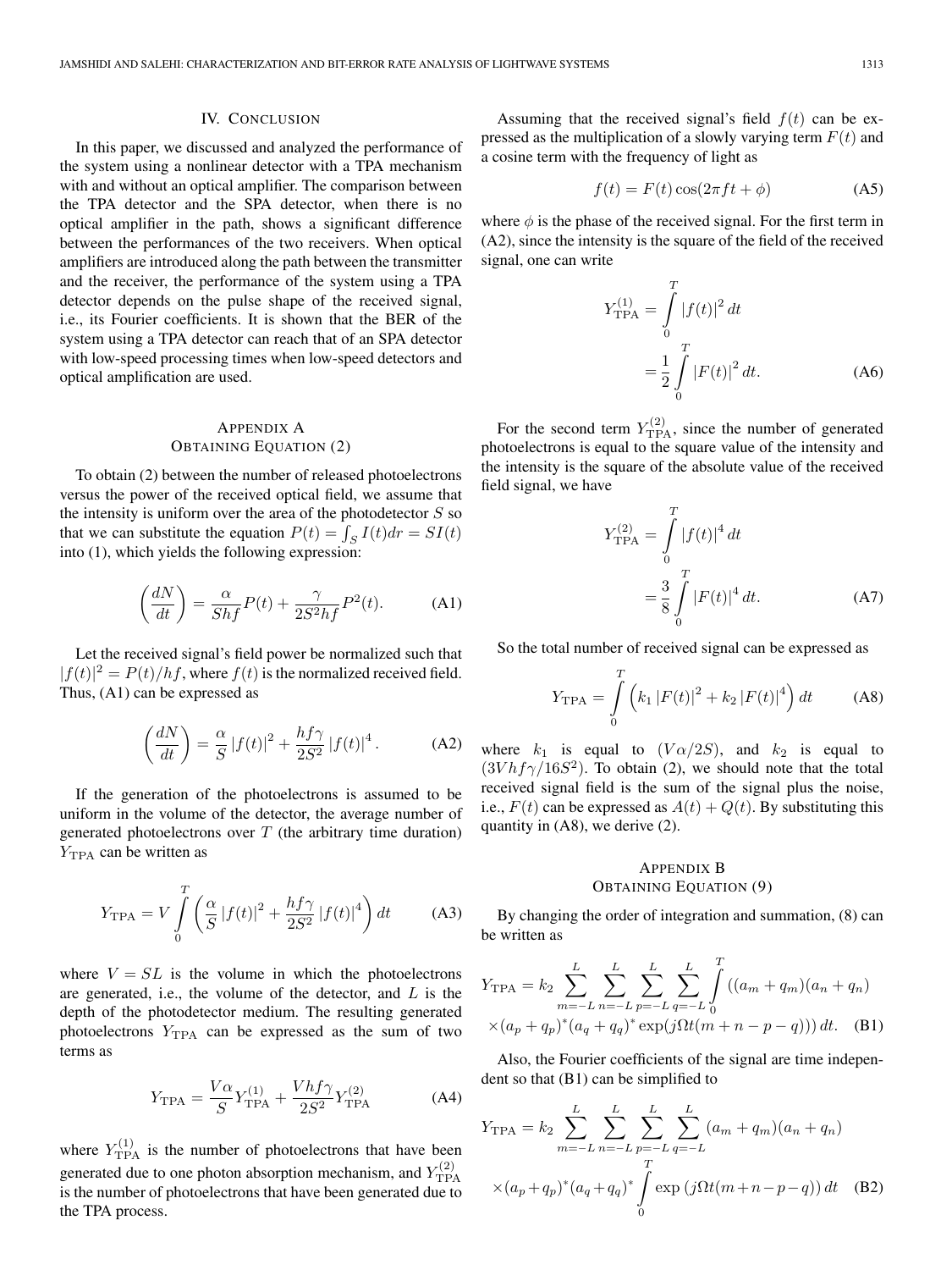where  $\int_0^T \exp(j\Omega t(m + n - p - q))dt$  equals 0 when  $m +$  $n - p - q \neq 0$  and equals T when  $m + n - p - q = 0$ . Thus, we can rewrite (B2) as in (9).

# APPENDIX C OBTAINING EQUATION (11)

For the number of modes equal to 1, (10) can be written as

$$
Y_{\text{TPA}} = k_2 T (a_0 + q_{c0} + j q_{s0}) (a_0 + q_{c0} + j q_{s0})
$$
  
×(a\_0 + q\_{c0} - j q\_{s0}) (a\_0 + q\_{c0} - j q\_{s0}). (C1)

This equation can be written as

$$
Y_{\text{TPA}} = k_2 T ((a_0 + q_{c0} + j q_{s0}) (a_0 + q_{c0} - j q_{s0}))^2
$$
 (C2)

and can be simplified to

$$
Y_{\rm TPA} = k_2 T \left( (a_0 + q_{c0})^2 + q_{s0}^2 \right)^2 \tag{C3}
$$

which can be easily expressed as  $(11)$ .

#### APPENDIX D

In this Appendix, we will review some of the higher order even moments of Gaussian random variables that are used in the text or other in Appendixes. Assuming a Gaussian random variable (x) with a mean equal to m and a variance equal to  $\sigma^2$ , we then have

$$
E(x^2) = m^2 + \sigma^2 \tag{D1}
$$

$$
E(x^4) = m^4 + 6m^2\sigma^2 + 3\sigma^4
$$
 (D2)

$$
E(x^{6}) = m^{6} + 15m^{4}\sigma^{2} + 45m^{2}\sigma^{4} + 15\sigma^{6}
$$
 (D3)  

$$
E(x^{8}) = m^{8} + 28m^{6}\sigma^{2} + 210m^{4}\sigma^{4}
$$

$$
+ 420m^2\sigma^6 + 105\sigma^8. \tag{D4}
$$

# APPENDIX E OBTAINING THE MEAN VALUE OF THE POWERS OF TERM  $(a_n + q_n)$

Four new parameters are defined as follows to simplify the computations:

$$
b_n = \sqrt[4]{k_2 T} a_n \tag{E1}
$$

$$
p_n = \sqrt[4]{k_2 T} q_n \tag{E2}
$$

$$
p_{c_n} = \sqrt[4]{k_2 T} q_{cn} \tag{E3}
$$

$$
p_{s_n} = \sqrt[4]{k_2 T} q_{sn} \tag{E4}
$$

which are normalized versions of their counterparts. Since the mean of each  $b_n$  is equal to  $\sqrt[4]{k_2T}\sqrt{2m_n/T}$  and the variances of the random variables  $p_{cn}$  and  $p_{sn}$  are equal to  $\sqrt{k_2T}(N_T/T)$ , by substituting  $k_2$  as  $k_3T/4$ , the mean of  $b_n$  can be expressed as  $\sqrt[4]{k_3}\sqrt{\overline{m}_n}$  and variances of Gaussian random variables  $p_{cn}$  and  $p_{sn}$  will be expressed as  $\sqrt{k_3}(N_T/2)$ . We can find the mean of  $(b_n + p_n)$  and the square of this term as

$$
E(b_n + p_n) = E(b_n + p_{cn} + j p_{sn})
$$
  
= 
$$
E(b_n + p_{cn}) + j E(p_{sn})
$$
  
= 
$$
\sqrt[4]{k_3} \sqrt{\overline{m}_n}
$$
 (E5)

$$
E\left((b_n + p_n)^2\right) = E\left((b_n + p_{cn} + j p_{sn})^2\right)
$$
  
\n
$$
= E\left((b_n + p_{cn})^2\right) - E\left(p_{sn}^2\right)
$$
  
\n
$$
+ 2jE\left(p_{sn}(b_n + p_{cn})\right)
$$
  
\n
$$
= \sqrt{k_3}\left(\overline{m}_n + \frac{N_T}{2}\right) - \sqrt{k_3}\frac{N_T}{2}
$$
  
\n
$$
= \sqrt{k_3}\overline{m}_n.
$$
 (E6)

It should be noted that the mean of the square of the absolute of  $(b_n + p_n)$  is equal to

$$
E(|b_n + p_n|^2) = E((b_n + p_{cn})^2 + p_{sn}^2)
$$
  
=  $\sqrt{k_3}(\overline{m}_n + N_T).$  (E7)

To obtain the mean of the absolute fourth power of the amplitude of  $(b_n + p_n)$ , we first expand it to the summation of three terms as

$$
E(|b_n + p_n|^4) = E(|b_n + p_{cn} + j p_{sn}|^4)
$$
  
= 
$$
E((b_n + p_{cn})^2 + p_{sn}^2)^2)
$$
  
= 
$$
E((b_n + p_{cn})^4 + 2(b_n + p_{cn})^2 p_{sn}^2 + p_{sn}^4).
$$
(E8)

Thus, we will derive the mean of each term using Appendix D as follows:

$$
E(p_{sn}^4) = k_3 \frac{3N_T^2}{4}
$$
 (E9)

$$
E((b_n + p_{cn})^4) = k_3 \left( \overline{m}_n^2 + 6\overline{m}_n \frac{N_T}{2} + 3\frac{N_T^2}{4} \right)
$$
  

$$
= k_3 \left( \overline{m}_n^2 + 3\overline{m}_n N_T + 3\frac{N_T^2}{4} \right) \quad (E10)
$$
  

$$
E\left( 2(b_n + p_{cn})^2 p_{sn}^2 \right) = 2k_3 \left( \left( \overline{m}_n + \frac{N_T}{2} \right) \frac{N_T}{2} \right)
$$

$$
=k_3\left(\overline{m}_nN_T+\frac{N_T^2}{2}\right). \tag{E11}
$$

From  $(E8)$ – $(E11)$ , we can conclude that

$$
E\left(|b_n + p_n|^4\right) = k_3 \left(\overline{m}_n^2 + 4\overline{m}_n N_T + 2N_T^2\right). \tag{E12}
$$

To obtain the expected value of the eighth power of the amplitude of  $(b_n + p_n)$ , we first expand it to the summation of three terms as

$$
E(|b_n + p_n|^8)
$$
  
=  $E[(|b_n + p_n|^4)^2]$   
=  $E((b_n + p_{cn})^4 + 2(b_n + p_{cn})^2 p_{sn}^2 + p_{sn}^4)^2$   
=  $E((b_n + p_{cn})^8 + 4(b_n + p_{cn})^6 p_{sn}^2 + 6(b_n + p_{cn})^4 p_{sn}^4 + 4(b_n + p_{cn})^2 p_{sn}^6 + p_{sn}^8).$  (E13)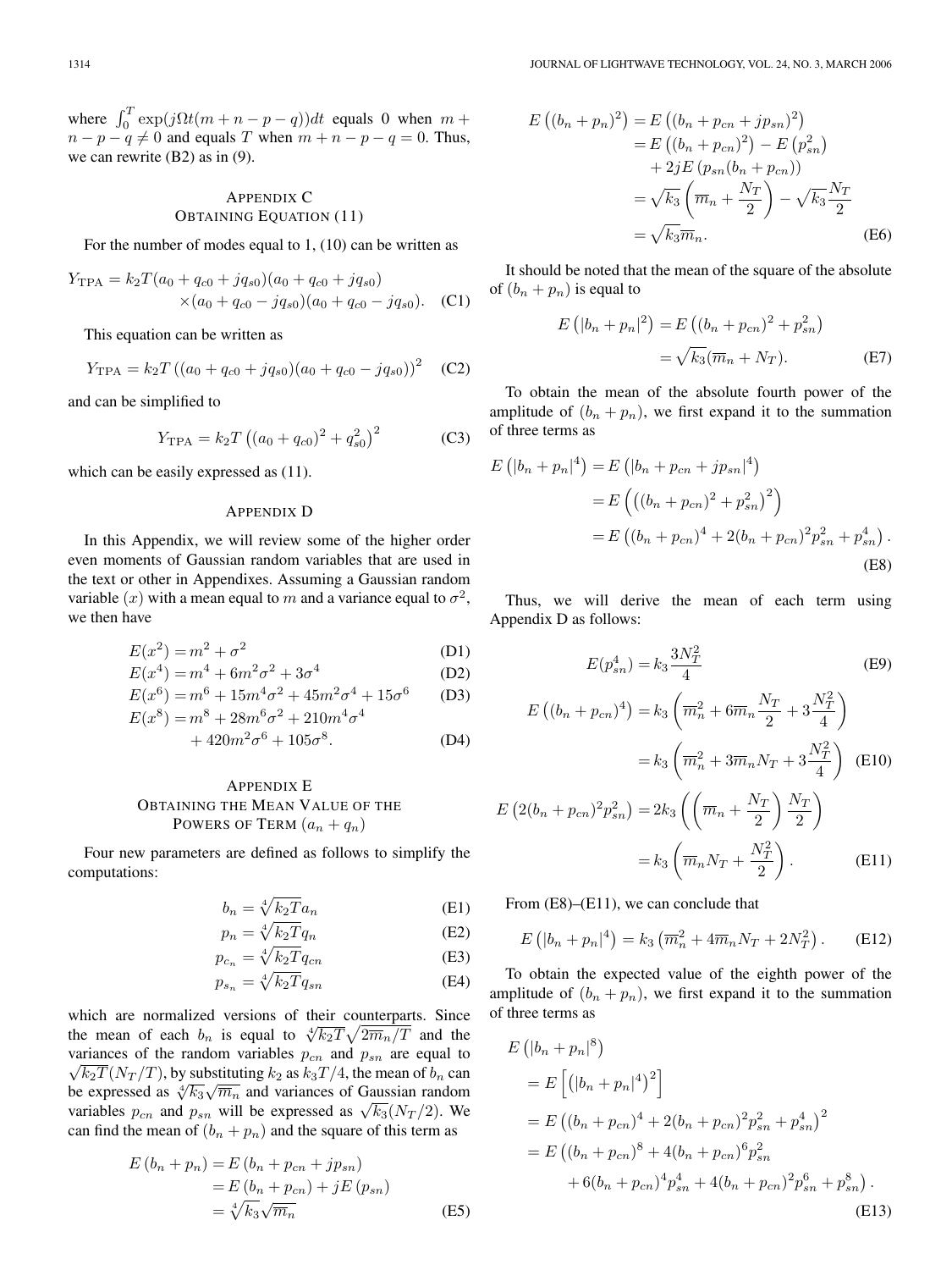Thus, we can write the mean of each coefficient derived in the expansion as follows:

$$
E\left((b_n + p_{cn})^8\right)
$$
  
=  $k_3^2 \left(\overline{m}_n^4 + 28\overline{m}_n^3 \frac{N_T}{2} + 210\overline{m}_n^2 \frac{N_T^2}{4} + 420\overline{m}_n \frac{N_T^3}{8} + 105 \frac{N_T^4}{16}\right)$   
=  $k_3^2 \left(\overline{m}_n^4 + 14\overline{m}_n^3 N_T + \frac{105}{2} \overline{m}_n^2 N_T^2 + \frac{105}{2} \overline{m}_n N_T^3 + \frac{105}{16} N_T^4\right)$  (E14)

$$
E\left(4(b_n + p_{cn})^6 p_{sn}^2\right)
$$
  
=  $4k_3^2 \left(\overline{m}_n^3 + 15\overline{m}_n^2 \frac{N_T}{2} + 45\overline{m}_n \frac{N_T^2}{4} + 15\frac{N_T^3}{8}\right) \left(\frac{N_T}{2}\right)$   
=  $k_3^2 \left(2\overline{m}_n^3 N_T + 15\overline{m}_n^2 N_T^2 + \frac{45}{2} \overline{m}_n N_T^3 + \frac{15}{4} N_T^4\right)$  (E15)

$$
E\left(6(b_n + p_{cn})^4 p_{sn}^4\right)
$$
  
=  $6k_3^2 \left(\overline{m}_n^2 + 6\overline{m}_n \frac{N_T}{2} + 3\frac{N_T^2}{4}\right) \left(3\frac{N_T^2}{4}\right)$   
=  $k_3^2 \left(\frac{9}{2}\overline{m}_n^2 N_T^2 + \frac{27}{2}\overline{m}_n N_T^3 + \frac{27}{8}N_T^4\right)$  (E16)

$$
E\left(4(b_n + p_{cn})^2 p_{sn}^6\right)
$$
  
=  $4k_3^2 \left(\overline{m}_n + \frac{N_T}{2}\right) \left(15 \frac{N_T^3}{8}\right)$   
=  $k_3^2 \left(\frac{15}{2} \overline{m}_n N_T^3 + \frac{15}{4} N_T^4\right)$  (E17)

$$
E(p_{sn}^8)
$$
  
=  $k_3^2 \left(105 \frac{N_T^4}{16}\right)$ . (E18)

By adding (E14)–(E18) and using (E13), one can easily find the following equation:

$$
E\left(|b_n + p_n|^8\right) = k_3^2 \left(\overline{m}_n^4 + 16\overline{m}_n^3 N_T + 72\overline{m}_n^2 N_T^2 + 96\overline{m}_n N_T^3 + 24N_T^4\right). \tag{E19}
$$

To obtain the mean of the fourth power of  $(b_n + p_n)$ , we first expand it to the summation of five terms as

$$
E ((b_n + p_n)^4)
$$
  
=  $E ((b_n + p_{cn} + j p_{sn})^4)$   
=  $E ((b_n + p_{cn})^4 + 4(j p_{sn}) (b_n + p_{cn})^3)$   
+  $E (6(j p_{sn})^2 (b_n + p_{cn})^2$   
+  $4(j p_{sn})^3 (b_n + p_{cn}) + (j p_{sn})^4)$   
=  $E ((b_n + p_{cn})^4 - 6(b_n + p_{cn})^2 p_{sn}^2 + p_{sn}^4)$ . (E20)

From the above equation and  $(E9)$ – $(E11)$ , we can conclude that

$$
E\left((b_n + p_n)^4\right) = k_3 \overline{m}_n^2. \tag{E21}
$$

To obtain the mean of the eighth power of  $(b_n + p_n)$ , we first expand it to the summation of nine terms as

$$
E((b_n + p_n)^8)
$$
  
=  $E((b_n + p_{cn} + j p_{sn})^8)$   
=  $E((b_n + p_{cn})^8 + 8(j p_{sn})(b_n + p_{cn})^7)$   
+  $E(28(j p_{sn})^2(b_n + p_{cn})^6 + 56(j p_{sn})^3(b_n + p_{cn})^5)$   
+  $E(70(j p_{sn})^4(b_n + p_{cn})^4 + 56(j p_{sn})^5(b_n + p_{cn})^3)$   
+  $E(+28(j p_{sn})^6(b_n + p_{cn})^2$   
+  $8(j p_{sn})^7(b_n + p_{cn}) + (j p_{sn})^8$ )  
=  $E((b_n + p_{cn})^8 - 28(b_n + p_{cn})^6 p_{sn}^2 + 70(b_n + p_{cn})^4 p_{sn}^4)$   
+  $E(-28(b_n + p_{cn})^2 p_{sn}^6 + p_{sn}^8)$ . (E22)

From the above equation and (E14)–(E18), we can conclude that

$$
E\left((b_n + p_n)^8\right) = k_3^2 \overline{m}_n^4. \tag{E23}
$$

It should be noted that the mean of the conjugate of the different powers of random variable  $(b_n + p_n)$ , i.e.,  $(b_n + p_n)^*$ is equal to the mean of the same power of the random variable  $(b_n + p_n)$  itself. This equality is mainly due to the fact that the mean of the odd powers of the expansions of (E5), (E6), (E20), and (E22), which are sensitive to the sign of  $j$ , are equal to 0.

## APPENDIX F EFFECT OF A SHOT NOISE IN THE SEMICLASSIC MODEL

As can be seen in Fig. 1, before the integrate and dump subsystem, there is a quantization subsystem. This subsystem converts the incoming field to photoelectrons that are liberated from this subsystem. The input/output relation of this module can be expressed as [15]

$$
\Psi(z) = \Phi(e^s - 1) \tag{F1}
$$

where  $\Psi(z)$  is the moment generating function of the liberated photoelectrons, and  $\Phi(s)$  is the characteristic function of the received field in the photodetector. To obtain the mean and the variance of the liberated photoelectrons, we first need to obtain the first and the second derivatives of the moment generating function of the liberated photoelectrons. Using (F1), we can write

$$
\Psi'(z) = e^s \Phi'(e^s - 1)
$$
\n(F2)

$$
\Psi''(z) = e^s \Phi'(e^s - 1) + e^{2s} \Phi''(e^s - 1).
$$
 (F3)

To obtain the mean and the variance of the liberated photoelectrons  $Y_a$  versus that of the incoming field  $Y_b$ , we obtain